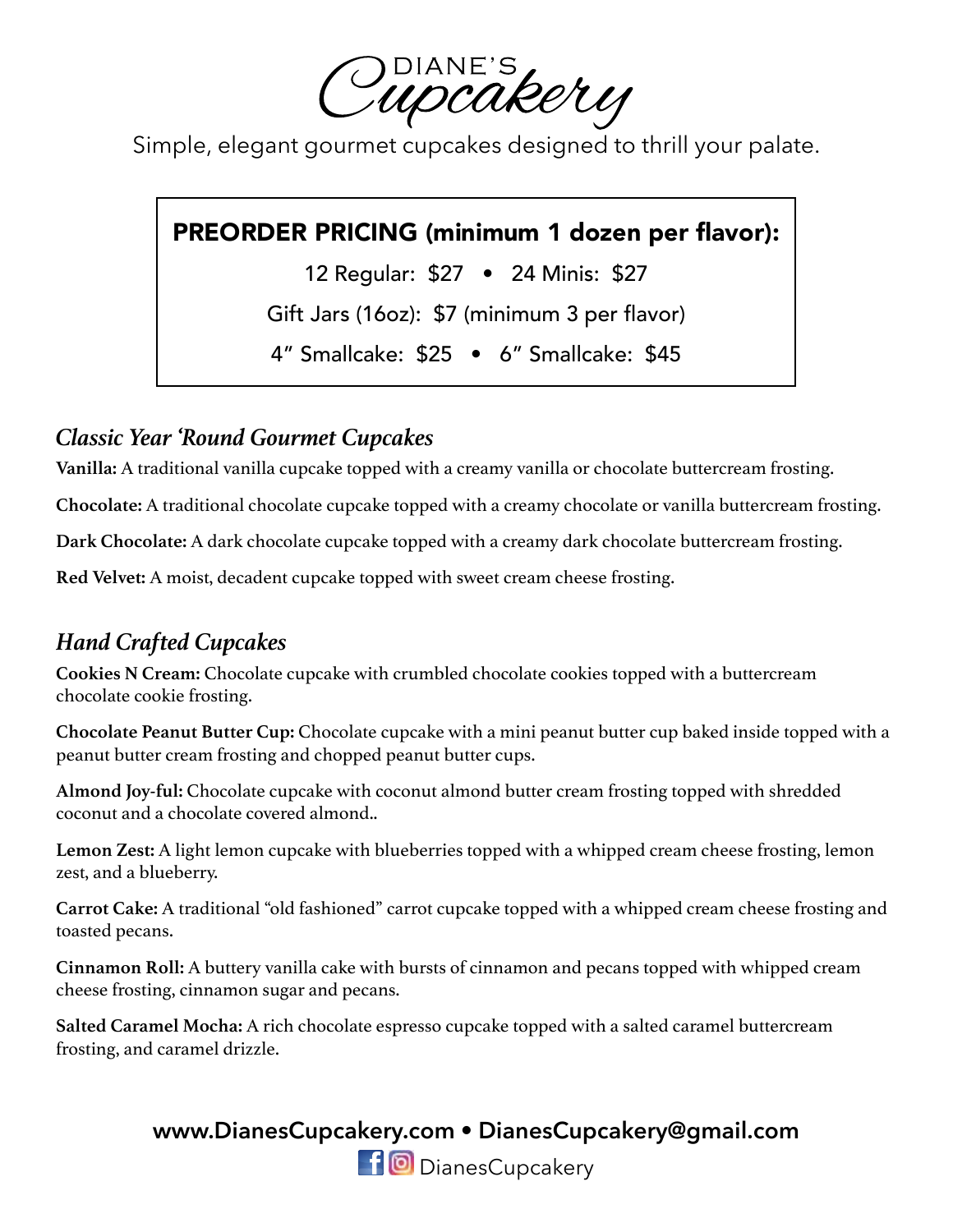**Orange Creamsicle:** A sweet orange cupcake topped with a vanilla and orange "twist" buttercream frosting—a tribute to a favorite summer ice cream cone.

**Strawberries N Cream:** A throwback to Grandma's Sunday dinner dessert: a strawberry cream cupcake topped with a whipped buttercream strawberry puree frosting.

**Strawberry Crunch:** A light strawberry cupcake topped with vanilla butter cream and strawberry crunch topping — a throwback to a childhood icecream truck favorite.

**Lemon Blueberry:** A light lemon cupcake with blueberries topped with a whipped cream cheese frosting, lemon zest, and a blueberry.

**Chocolate Mint:** A rich dark chocolate cupcake topped with a mint butter cream frosting.

**Key Lime:** A fresh key lime cupcake topped with cream cheese frosting, fresh lime zest and a graham cracker crumble.

**Peanut Butter & Jelly:** A vanilla cupcake filled with grape jelly topped with peanut butter frosting, jelly, and peanuts.

**Banana Split:** A banana cupcake topped with vanilla butter cream frosting, chocolate fudge, rainbow sprinkles, and a cherry.

**Raspberry Almond:** A vanilla cupcake with swirls of raspberry preserves topped with an almond butter cream frosting and slivered almonds.

**Orange Cranberry:** A bright vanilla cupcake with cranberries and orange topped with a whipped orange cream cheese frosting with chopped sweet dried cranberries, fresh orange zest, and white chocolate drizzle.

**Maple Pumpkin Spice:** A shout out to mom's classic pumpkin pie—a pumpkin cake topped with sweet cream cheese frosting and drizzled with maple glaze.

**Caramel Apple:** An apple cupcake topped with caramel buttercream frosting and drizzled with caramel sauce.

**Peppermint Mocha:** A rich chocolate espresso cupcake topped with a peppermint buttercream frosting, crushed candy cane and chocolate drizzle.

#### *Cupcake Cocktails:*

**Mudslide:** A rich chocolate espresso cupcake infused with Irish Cream Liqueur, topped with a coffee Liqueur butter cream frosting, and chocolate & caramel drizzle.

**Rum Cake:** A rich chocolate cake dipped in a butter rum glaze, rolled in toasted pecans, and topped with salted caramel buttercream frosting and a caramel rum drizzle.

**Spiced Caramel Apple:** A spiced apple cupcake infused with Linganore Winecellar's Spiced Apple wine topped with caramel buttercream frosting and drizzled with caramel sauce.

#### **www.DianesCupcakery.com • DianesCupcakery@gmail.com**